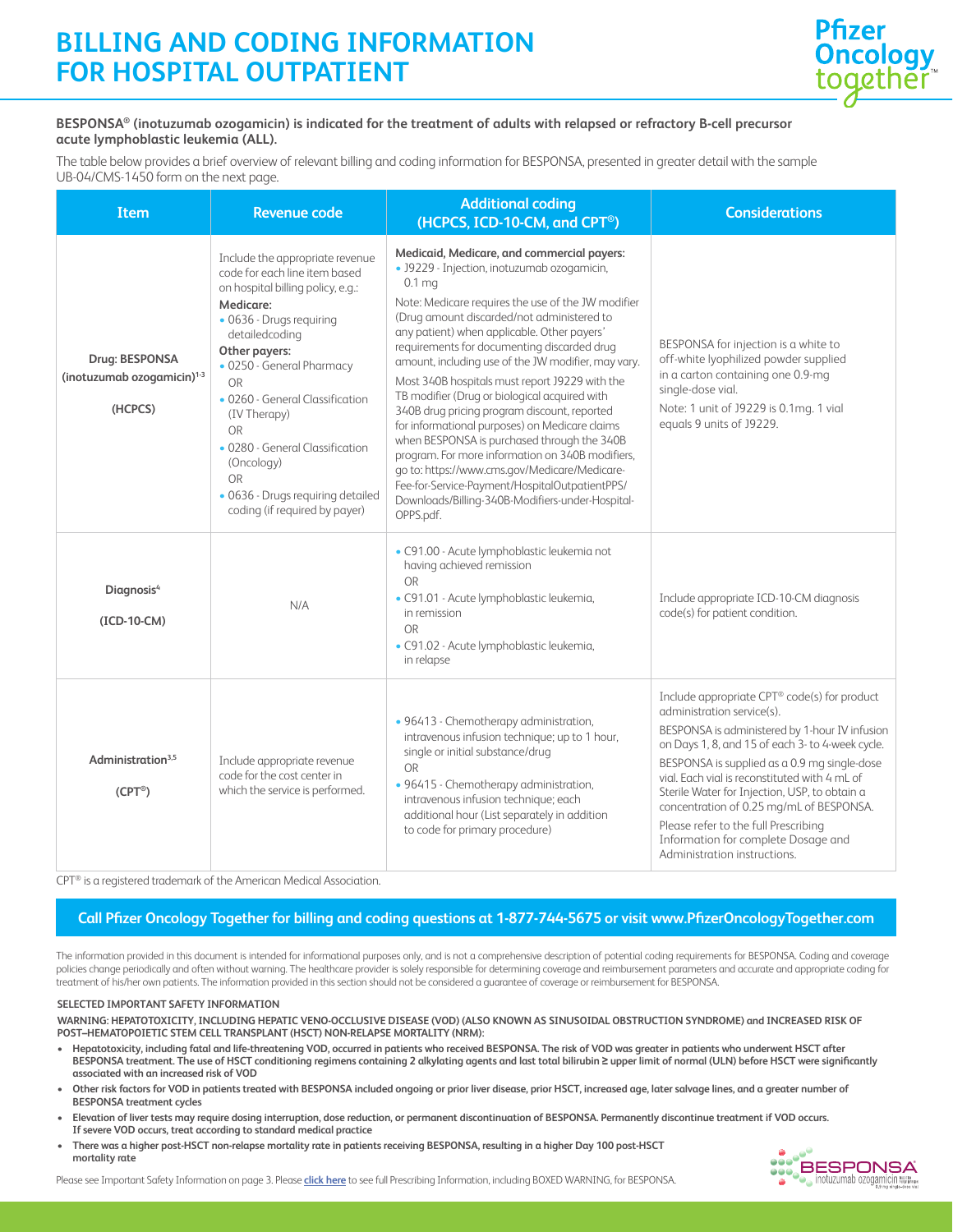# **UB-04/CMS-1450 FOR HOSPITAL OUTPATIENT6**

|                                                                                                                        |                                                                                       | 3a PAT<br>CNTL:                                                                        | <b>OF BILL</b>                                                                                                      |  |
|------------------------------------------------------------------------------------------------------------------------|---------------------------------------------------------------------------------------|----------------------------------------------------------------------------------------|---------------------------------------------------------------------------------------------------------------------|--|
| Revenue Code (Box 42) <sup>1</sup>                                                                                     |                                                                                       | b. MED<br>REC. #                                                                       | STATEMENT COVERS PERIOD                                                                                             |  |
| Enter the appropriate revenue code for each line item based<br>on hospital billing policy, e.g.:                       | 9 PATIENT ADDRESS                                                                     | 5 FED. TAX NO.                                                                         | FROM<br>THROUGH                                                                                                     |  |
| <b>Medicare:</b>                                                                                                       |                                                                                       |                                                                                        |                                                                                                                     |  |
| · 0636 - Drugs requiring detailed coding                                                                               | 16 DHR<br>17 STAT<br>18<br>$19$<br>$20\,$<br>21                                       | CONDITION CODES<br>25<br>26                                                            | 29 ACDT 30<br>STATE<br>27<br>28                                                                                     |  |
| Other payers:<br>• 0250 - General Pharmacy                                                                             | 34 OCCURRENCE<br>35<br>CODE<br>FROM                                                   | OCCURRENCE SPAN<br>36<br>CODE                                                          | OCCURRENCE SPAN<br>FROM<br>THROUGH                                                                                  |  |
| OR.                                                                                                                    |                                                                                       |                                                                                        |                                                                                                                     |  |
| • 0260 - General Classification (IV Therapy)<br>OR.<br>· 0280 - General Classification (Oncology)                      | 39                                                                                    | VALUE CODES<br>40                                                                      | <b>VALUE CODES</b><br>VALUE CODES                                                                                   |  |
| <b>OR</b>                                                                                                              |                                                                                       | <b>Service Units (Box 46)</b>                                                          |                                                                                                                     |  |
| . 0636 - Drugs requiring detailed coding (if required by payer)                                                        |                                                                                       |                                                                                        | Note: 1 unit of J9229 is 0.1mg. 1 vial equals 9 units of J9229.                                                     |  |
| 43 DESCRIPTION<br>42 RE V. CD.                                                                                         | 44 HCPCS / RATE / HIPPS CODE                                                          | 45 SERV. DATE<br>46 SERV. UNITS                                                        | <b>47 TOTAL CHARGES</b><br>48 NON-COVERED CHARGES<br>49                                                             |  |
|                                                                                                                        |                                                                                       |                                                                                        |                                                                                                                     |  |
|                                                                                                                        |                                                                                       |                                                                                        |                                                                                                                     |  |
|                                                                                                                        |                                                                                       | Product Code (Box 44) <sup>2</sup><br>19229 - Injection, inotuzumab ozogamicin, 0.1 mg |                                                                                                                     |  |
|                                                                                                                        |                                                                                       |                                                                                        |                                                                                                                     |  |
|                                                                                                                        |                                                                                       |                                                                                        | Note: Medicare requires the use of the JW modifier (Drug)<br>amount discarded/not administered to any patient) when |  |
|                                                                                                                        |                                                                                       |                                                                                        | applicable. Other payers' requirements for documenting                                                              |  |
|                                                                                                                        |                                                                                       |                                                                                        | discarded drug amount, including use of the JW modifier,                                                            |  |
|                                                                                                                        | may vary.                                                                             |                                                                                        | Most 340B hospitals must report J9229 with the TB modifier                                                          |  |
|                                                                                                                        |                                                                                       |                                                                                        | (Drug or biological acquired with 340B drug pricing program                                                         |  |
|                                                                                                                        |                                                                                       |                                                                                        |                                                                                                                     |  |
|                                                                                                                        |                                                                                       |                                                                                        | discount, reported for informational purposes) on Medicare                                                          |  |
|                                                                                                                        |                                                                                       |                                                                                        | claims when BESPONSA is purchased through the 340B                                                                  |  |
|                                                                                                                        |                                                                                       |                                                                                        | program. For more information on 340B modifiers, go to:                                                             |  |
|                                                                                                                        |                                                                                       |                                                                                        | https://www.cms.gov/Medicare/Medicare-Fee-for-Service-<br>Payment/HospitalOutpatientPPS/Downloads/Billing-340B-     |  |
|                                                                                                                        |                                                                                       | Modifiers-under-Hospital-OPPS.pdf.                                                     |                                                                                                                     |  |
|                                                                                                                        |                                                                                       |                                                                                        |                                                                                                                     |  |
| Procedure Code (Box 74) <sup>5</sup>                                                                                   | <b>CREATION DATE</b>                                                                  |                                                                                        |                                                                                                                     |  |
| Enter the appropriate CPT® code(s) for product                                                                         | 51 HEA                                                                                | <b>TOTALS</b><br>JNT DUE                                                               | 56 NPI                                                                                                              |  |
| administration service(s), e.g.:<br>· 96413 - Chemotherapy administration, intravenous                                 | Diagnosis Code (Box 66DX) <sup>4</sup>                                                |                                                                                        | 57                                                                                                                  |  |
| infusion technique; up to 1 hour, single or initial                                                                    | Enter the appropriate ICD-10-CM code, e.g.:                                           |                                                                                        | OTHEF<br>PRV ID                                                                                                     |  |
| substance/drug                                                                                                         | · C91.00 - Acute lymphoblastic leukemia not having<br>achieved remission              |                                                                                        | 62 INSURANCE GROUP NO                                                                                               |  |
| OR.<br>· 96415 - Chemotherapy administration,                                                                          | <b>OR</b>                                                                             |                                                                                        |                                                                                                                     |  |
| intravenous infusion technique; each additional                                                                        | · C91.01 - Acute lymphoblastic leukemia, in remission                                 |                                                                                        |                                                                                                                     |  |
| hour (list separately in addition to primary                                                                           | OR.                                                                                   |                                                                                        | <b>55 EMPLOYER NAME</b>                                                                                             |  |
| procedure)                                                                                                             | · C91.02 - Acute lymphoblastic leukemia, in relapse                                   |                                                                                        |                                                                                                                     |  |
|                                                                                                                        |                                                                                       |                                                                                        |                                                                                                                     |  |
|                                                                                                                        |                                                                                       |                                                                                        | 68                                                                                                                  |  |
| 69 ADMIT                                                                                                               |                                                                                       |                                                                                        | 73                                                                                                                  |  |
| 70 PATIENT<br>REASON DX<br><b>DX</b><br>PRINCIPAL PROCEDURE<br>CODE DATE<br>OTHER PROCEDURE<br>CODE DATE<br>74<br>DATE | 71 PPS<br>CODE<br>$\sqrt{\frac{72}{\text{EC}}}$<br>OTHER PROCEDURE<br>CODE DATE<br>75 | я<br>76 ATTENDING<br>NPI                                                               | QUAL                                                                                                                |  |
|                                                                                                                        |                                                                                       | LAST                                                                                   | FIRST                                                                                                               |  |
| OTHER PROCEDURE<br>CODE DATE<br>OTHER PROCEDURE<br>CODE DATE                                                           | OTHER PROCEDURE<br>CODE                                                               | NPI<br>77 OPERATING                                                                    | QUAL                                                                                                                |  |
| 80 REMARKS                                                                                                             | $rac{81}{a}$                                                                          | LAST<br>NPI<br>78 OTHER                                                                | <b>FIRST</b><br>QUAL                                                                                                |  |
|                                                                                                                        | $^{\rm b}$                                                                            | LAST                                                                                   | <b>FIRST</b>                                                                                                        |  |
|                                                                                                                        | $_{\rm C}$<br>$\mathbf d$                                                             | 79 OTHER<br>NPI<br>LAST                                                                | <b>QUAL</b><br><b>FIRST</b>                                                                                         |  |

\_\_ \_\_ \_\_

a Dose administered should include total amount administered and amount discarded from the single-use vial(s). Payer requirements for documenting discarded drug may vary. Consult the applicable payer policy for further guidance.

This sample form is intended as a reference for the coding and billing of BESPONSA. This form is not intended to be directive and the use of the recommended codes does not guarantee reimbursement. Healthcare providers may deem other codes or policies more appropriate and should select the coding options that most accurately reflect their internal guidelines, payer requirements, practice patterns, and the services rendered.